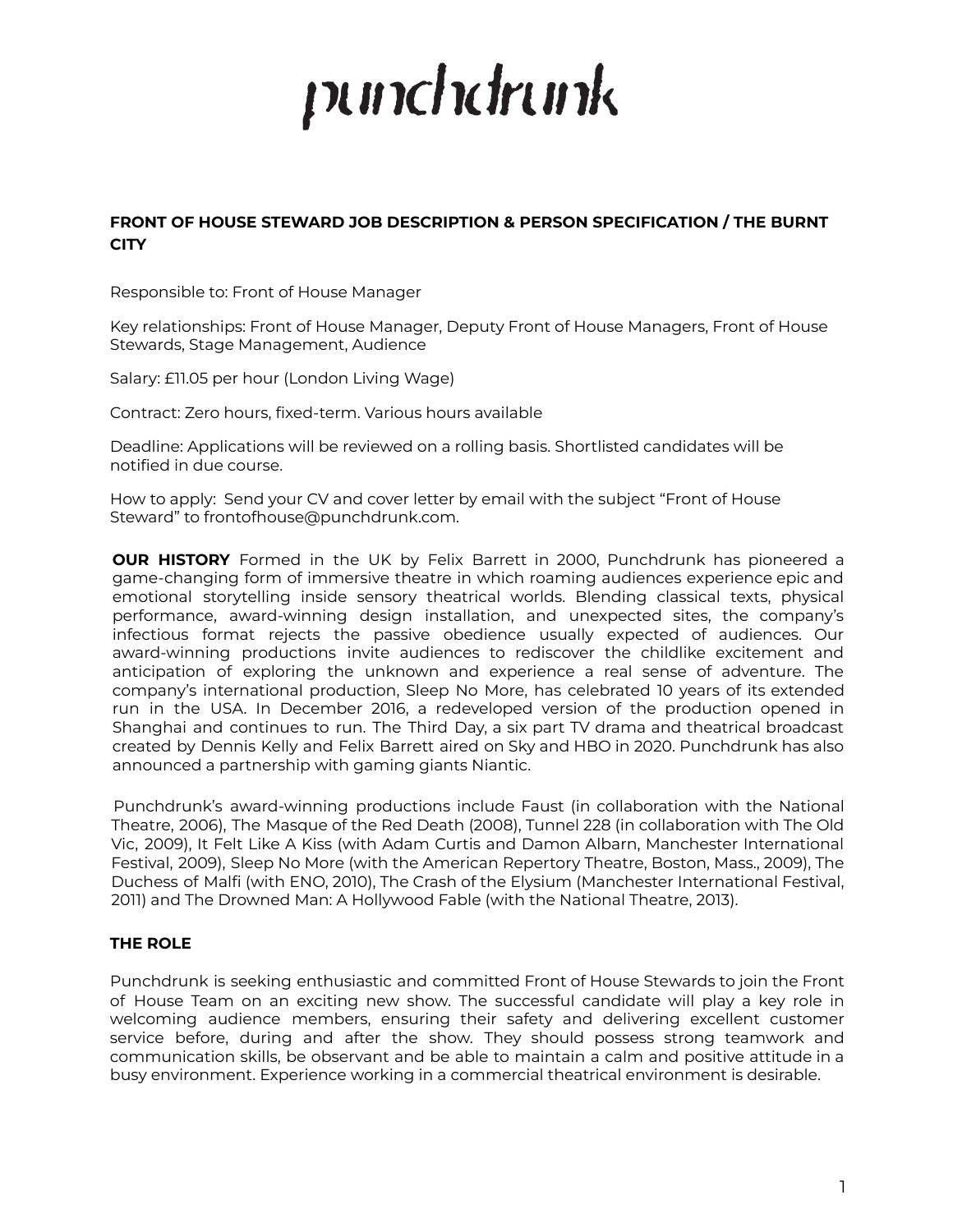## **JOB DESCRIPTION | RESPONSIBILITIES INCLUDE:**

- Collaborate with the Front of House Manager, Deputy Front of House Managers and other Front of House Stewards to provide a safe and welcoming environment for all audience members
- Be knowledgeable about the show and venue facilities
- Ensuring the clean and tidy presentation of the front of house areas
- Deal effectively with customer complaints or queries in a calm and efficient manner and/or escalating to the Deputy Front of House Manager or Front of House Manager where appropriate
- Adhere to all fire, health and safety procedures to minimise the risk of injury and accidents
- Ensure a fun, safe and conducive environment at all times
- Undertake relevant training for the role
- Undertake specific training on Access Stewarding, with the option of being selected to perform or cover Access Steward duties

## **PERSON SPECIFICATION:**

## **Essential**

- Excellent customer service skills
- Friendly, approachable and welcoming
- Strong teamwork skills
- Strong interpersonal and communication skills
- Ability to remain calm and professional at all times
- Ability to use initiative and prioritise during busy periods
- Commit to and attend shifts on time, dressed appropriately and ready to begin work
- Willingness to work during peak hours, including nights, weekends and holidays

## **Desirable**

- Knowledge of statutory Health & Safety Regulations
- First aid training and certification
- An interest in Punchdrunk's work
- Experience working in a commercial theatrical environment
- Experience and/or interest in Access Stewarding

## WORKING HOURS

- Tuesday to Friday 5.30pm to 10.15pm/10.45pm
- Saturdays 12.30pm to 5.15pm/5.45pm and 5.30pm to 10.15pm/10.45pm
- Sundays 3.30pm to 8.15pm/8.45pm

Front of House Stewards can work from 5 to 35 hours per week.

## EMPLOYMENT TERMS

- Zero hours, fixed-term contract. Various hours available
- Pension contribution, following completion of probation period
- 20 days holiday per annum + UK bank holidays
- Place of Work: Punchdrunk's home in Woolwich